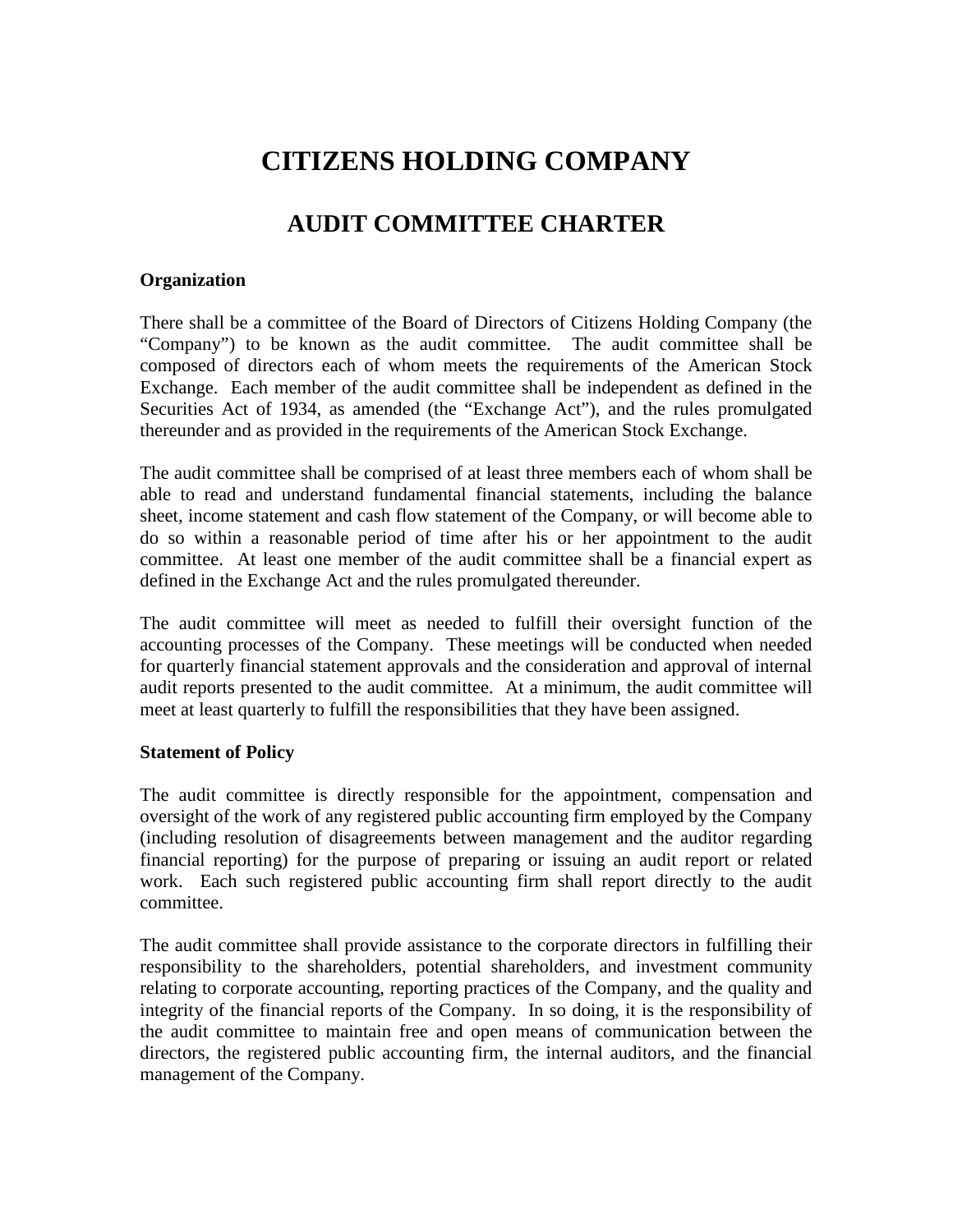## **Responsibilities**

In carrying out its responsibilities, the audit committee believes its policies and procedures should remain flexible, in order to best react to changing conditions and to ensure to the directors and shareholders that the corporate accounting and reporting practices of the Company are in accordance with all requirements and are of the highest quality.

In carrying out these responsibilities, the audit committee, among other things, will:

- Establish procedures for (1) the receipt, retention and treatment of complaints received by the Company regarding accounting, internal accounting controls or auditing matters and (2) the confidential, anonymous submission by employees of the Company of concerns regarding questionable accounting or auditing matters.
- Review the independence and performance of the registered public accounting firm and annually recommend to the directors the registered public accounting firm to be selected to audit the financial statements of the Company and its divisions and subsidiaries or approve any discharge of the registered public accounting firm when circumstances warrant.
- Meet with the registered public accounting firm and financial management of the Company to review the scope of the proposed audit for the current year and the audit procedures to be utilized, and at the conclusion thereof review such audit, including any comments or recommendations of the registered public accounting firm.
- Approve in advance all auditing services and non-audit services, including tax services, provided to the Company by the registered public accounting firm.
- Disclose to investors in periodic reports required by Section 13(a) of the Exchange Act the non-audit services to be performed by the registered public accounting firm approved in advance by the audit committee.
- Review with the registered public accounting firm, the company's internal auditor, and financial and accounting personnel, the adequacy and effectiveness of the accounting and financial controls of the Company, and elicit any recommendations for the improvement of such internal control procedures or particular areas where new or more detailed controls or procedures are desirable. Particular emphasis should be given to the adequacy of such internal controls to expose any payments, transactions, or procedures that might be deemed illegal or otherwise improper. Further, the committee periodically should review company policy statements to determine their adherence to the code of conduct.
- Review the internal audit function of the Company including the independence and authority of its reporting obligations, the proposed audit plans for the coming year, and the coordination of such plans with the registered public accounting firm.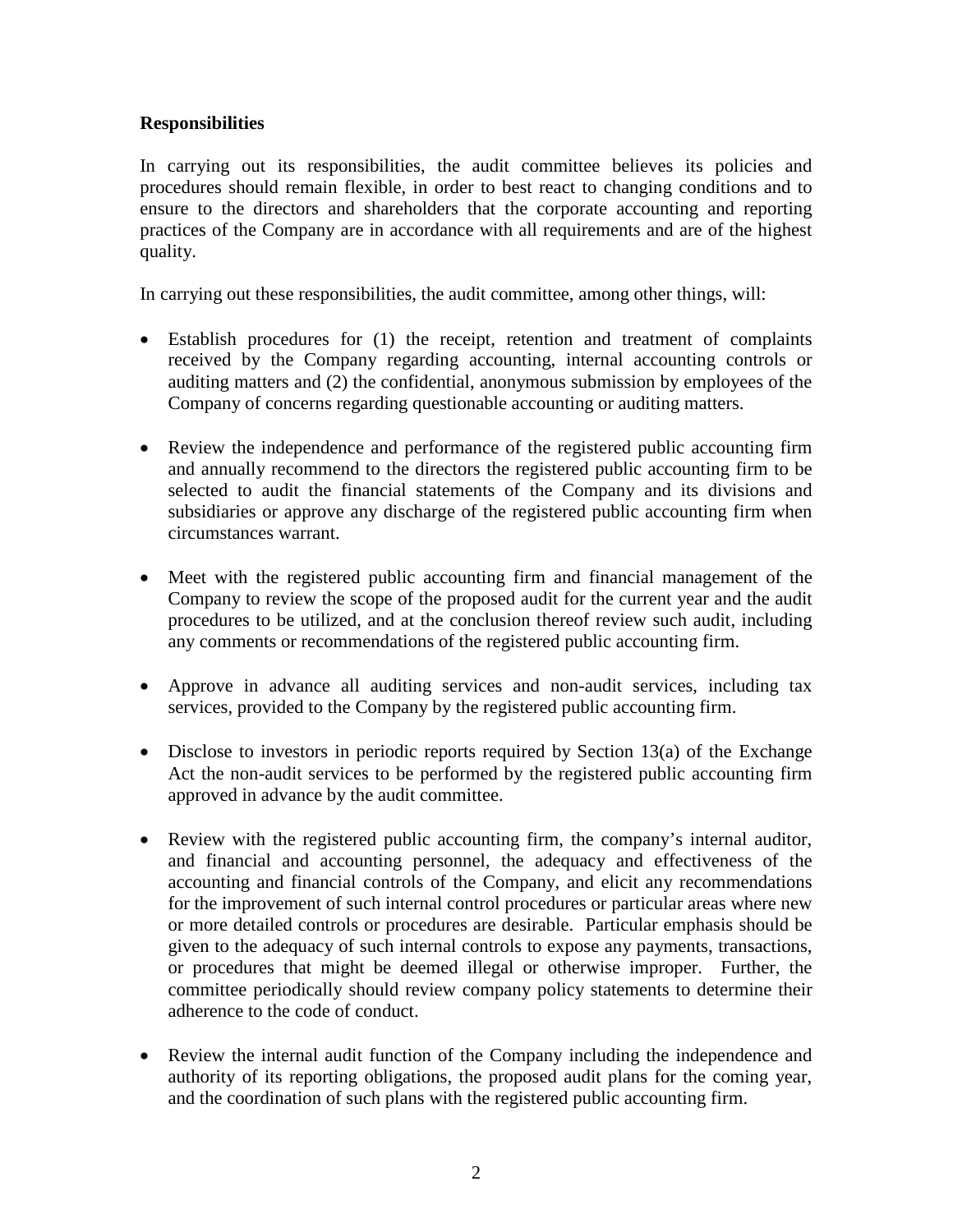- Receive prior to each meeting, a summary of findings from completed internal audits and a progress report on the proposed internal audit plan, with explanations for any deviations from the original plan.
- Review the financial statements contained in the annual report to shareholders with management and the registered public accounting firm to determine that the registered public accounting firm are satisfied with the disclosure and content of the financial statements to be presented to the shareholders. Any changes in accounting principles should be reviewed.
- Provide sufficient opportunity for the internal and registered public accounting firm to meet with the members of the audit committee without members of management present. Among the items to be discussed in these meetings are the registered public accounting firm's evaluation of the Company's financial, accounting and auditing personnel, and the cooperation that the registered public accounting firm received during the course of the audit.
- Review accounting and financial human resources and succession planning within the company.
- Submit the minutes of all meetings of the audit committee to, or discuss the matters discussed at each committee meeting with, the board of directors.
- Investigate any matter brought to its attention within the scope of its duties.

## **Acknowledgment**

The audit committee recognizes that it shall be unlawful for a registered public accounting firm that performs for the Company any audit required by the Exchange Act or the rules promulgated thereunder to provide to the Company, contemporaneously with the audit, any of the following non-audit services:

- bookkeeping or other services related to the accounting records or financial statements of the Company and its subsidiaries;
- financial information systems design and implementation;
- appraisal or valuation services, fairness opinions or contributions-in-kind reports;
- actuarial services:
- internal audit outsourcing services;
- management functions or human resources;